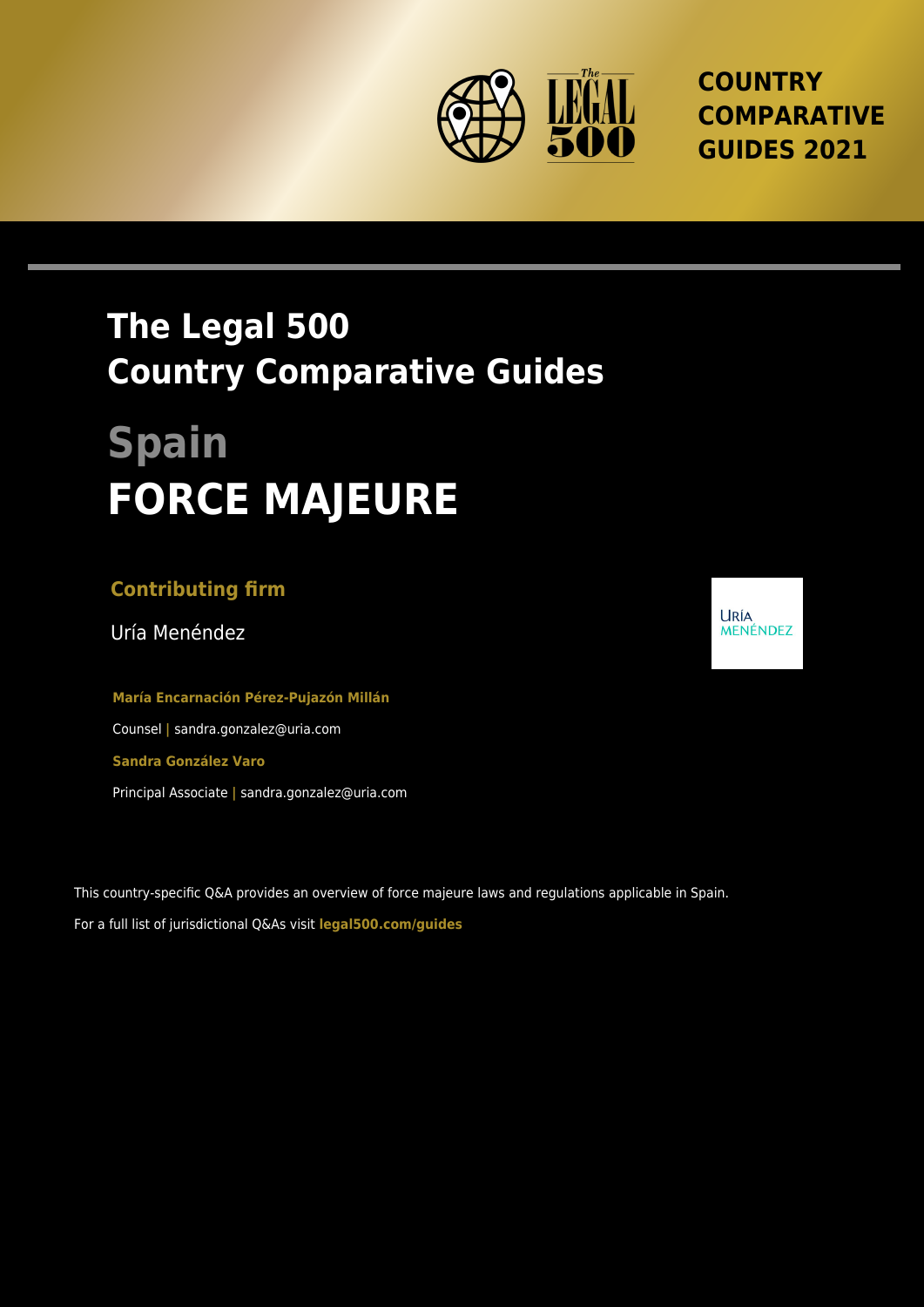## **SPAIN FORCE MAJEURE**



#### **1. May** *force majeure* **be relied on by a party to a contract, even if the parties have not included a** *force majeure* **clause?**

In the absence of an express contractual agreement, Spanish legal provisions will apply. Those provisions include the general rules under article 1105 of the Spanish Civil Code and those established for cases involving the loss of the owed object, in particular, (i) article 1182 of the Spanish Civil Code for the obligation to deliver a specific thing ("the obligation to deliver a specific object will be extinguished if that object is lost or destroyed without fault of the debtor and before it is in default") and (ii) article 1184 of the Spanish Civil Code for obligations to do a specific thing ("the obligor will also be discharged from its obligations when performance is legally or physically impossible").

Special provisions apply for specific types of contracts, which include: (i) the Spanish Civil Code's rules established for specific contracts, such as article 484 for usufructs; 1452 for sale-and-purchases; 1563 and 1575 for leases; 1589 for contracts for specific works; 1602 for secured annuities; 1745 for gratuitous loans; 1777 and 1784 for deposits; 1896 for recovery of undue payments; and (ii) those established for consumers, such as the rules set out in articles 75 and 76 (impossibility of returns) and 160 (impossibility to perform the travel package) of the Consolidated Text of the General Law on the Protection of Consumers and Users ("GLPCU").

#### **2. If so, please explain in which circumstances** *force majeure* **may be relied on.**

In principle, parties can always rely on force majeure. The Civil Code's provisions on obligations and contracts (both general and specific to each type of contract) apply unless the parties expressly exclude their application (either because they establish an alternative framework or because they merely exclude the application of the rules). As a consequence, unless expressly agreed otherwise by the parties, whenever the requirements and characteristics of force majeure are met, it will apply with liberating effects for the party prevented from fulfilling performance.

#### **3. Is the concept of** *force majeure* **enshrined in legislation?**

The concept of force majeure is enshrined in article 1105 of the Spanish Civil Code, which states that: "Apart from the cases expressly mentioned in law, and those in which the obligation is so declared, no one shall be responsible for those events that could not have been foreseen, or that, if they were foreseen, were unavoidable". Numerous articles of the Spanish Civil Code also expressly refer to the concepts of force majeure (arts. 457; 1777; 1784; 1905; and 1908.3), fortuitous cases (arts. 1093.3; 1096; 1129.3; 1136.1; 1183; 1488; 1575; 1744; 1745; 1891; and 1896) or both (arts. 1602 and 1625).

#### **4. If so, may the parties agree to derogate from the provisions of this legislation?**

The legal framework of force majeure is supplementary and complementary to the parties' expressly agreed contractually. This means that the parties, in exercise of their freedom to contract, can expressly regulate force majeure cases and the consequences resulting from them, including regulations that modify or exclude the debtor's exemption from liability in the event of the nonperformance of their obligations. These force majeure clauses, which are widely known as assignment-ofliability and allocation-of-risk clauses between the parties, must be interpreted according to the mutual intent of the parties and in the light of business uses and good faith on a case-by-case basis.

Notwithstanding the above, there exist some exceptions in the field of contractual relationships with consumers. For instance, clauses that completely exclude or limit the company's liability in cases of force majeure may be considered abusive by courts and therefore declared void vis-à-vis the injured party. This would limit the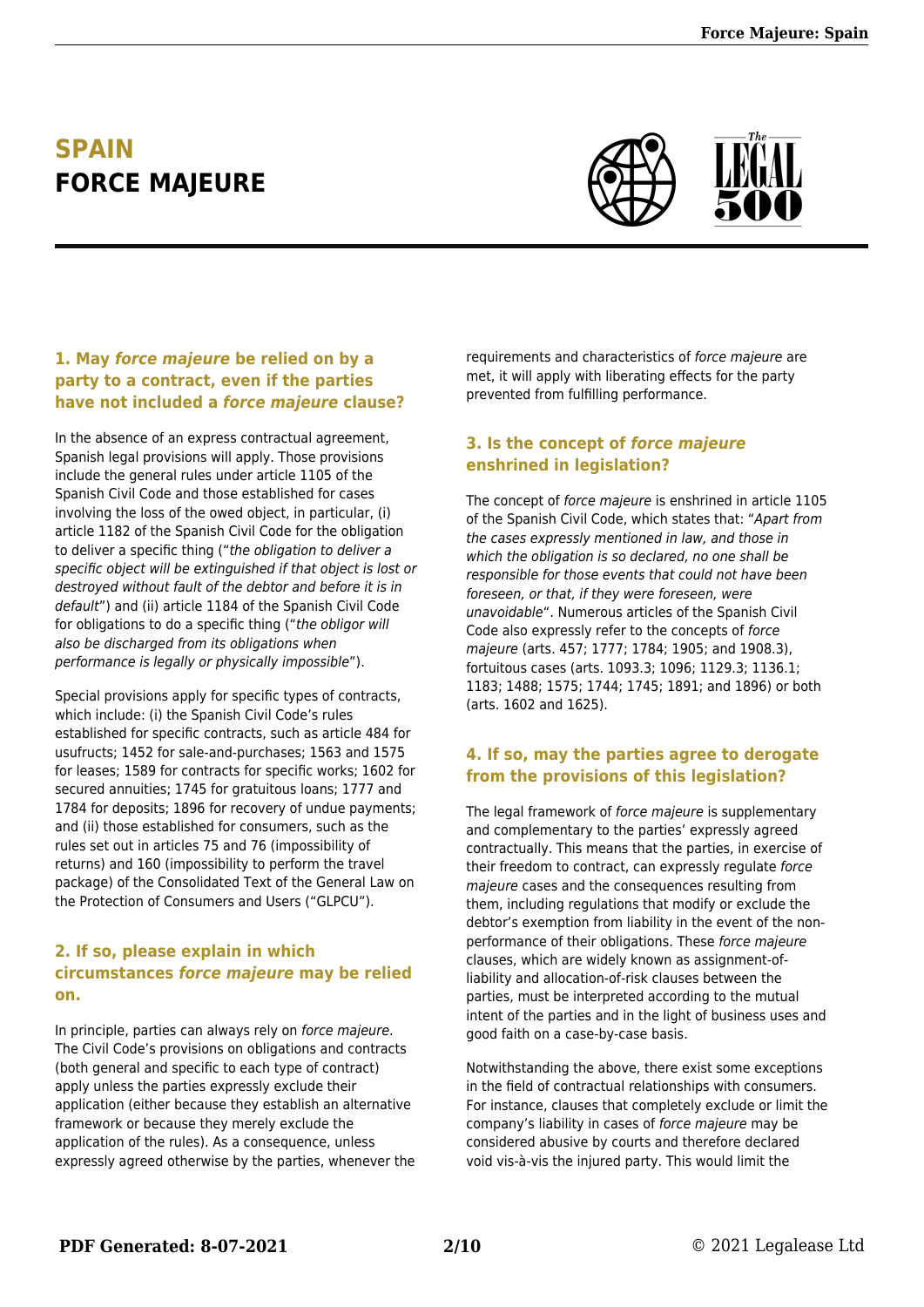consumer's right to terminate the contract in cases of force majeure.

#### **5. What is the approach taken to drafting** *force majeure* **clauses in your jurisdiction?**

In the absence of express regulations, private-law rules will govern force majeure and its requirements, scope and effects, as well as the special rules set out for specific types of contracts.

Notwithstanding the above, in deferred-performance contracts, it is always advisable to include force majeure clauses aimed at determining, modifying and adapting the legal concept to the specific contractual relationship. This recommendation is particularly important if the contract has an international component.

This essentially involves specifying the circumstances that may affect the performance of the parties' obligations, making performance impossible, whether temporarily or permanently. In order to grant such circumstances the status of a force majeure event, it is also necessary to regulate the corresponding effects and establish adequate notice obligations.

The following considerations should therefore be considered when drafting a force majeure clause:

(i) The requirements that must be met in order for a circumstance that falls within the concept of force majeure to exist. A general definition should be established as well as a specific list of situations constituting force majeure. It may also be beneficial to specify situations that will not be considered as constituting force majeure. In any case, maximum precision should be sought, avoiding generic or ambiguous references.

(ii) The effects that the parties intend to recognize as resulting from force majeure. The parties can agree that force majeure will excuse performance, releasing the parties from their obligations. If the parties agree that force majeure should suspend performance while the specific event exists, it is always advisable to establish a maximum duration of the suspension.

(iii) Proper notice obligations and, where appropriate, proof of force majeure by the parties.

#### **6. Is it common practice to include** *force majeure* **clauses in commercial contracts?**

It is common in deferred-performance contracts that are diligently and attentively prepared and drafted.

Generally, force majeure clauses are set out among the last clauses in the contract.

#### **7. Would the courts be willing to imply** *force majeure* **terms into contracts?**

Under Spanish law, unlike in other jurisdictions, the general concept of force majeure operates within the field of contract law without the necessity of being expressly regulated by the parties to the contract. In fact, in common-law systems, force majeure is not generally applicable as a legal principle and requires an express agreement between the contractual parties. On the contrary, in continental or civil-law systems (e.g. Spain), civil codes regulate the concept as well as its consequences, with force majeure being generally applicable in the context of contracts without the necessity of a specific provision. This means that, in Spanish law, it is not particularly relevant for parties to consider the possibility of judges and courts applying force majeure to contracts in which there is no explicit provision on the matter, as that is beyond doubt. The same cannot be said of other legal systems.

The assessment of force majeure in situations in which a contract is silent on the matter does not require a court decision. Only if the parties are unsatisfied with its occurrence and effects will the relationship be judicially analysed; in that event, whether or not the requirements for concluding the existence of force majeure are met and, if so, its potential consequences, will ultimately be subject to the judge's discretion. It must be taken into consideration that the concept of force majeure is fundamentally casuistic, subject to interpretation in view of case-law, narrowly interpreted, and with it being more likely that courts will find there force majeure to exist the more extraordinary, unavoidable and alien the event that prevents fulfilment is to the obligor's sphere of control and organization.

Nor should it be overlooked that, in any case, the parties' freedom to contract and develop their contractual relationship prevails in contract law, with courts being influenced by the parties' intent. The parties may include contractual clauses excluding the application of force majeure and aggravating the obligor's liability, making the obligor liable for nonperformance arising from events that are covered by the concept. In this type of situation, when the dispute is brought before the court, it will be significantly challenging for the court to assess the obligor's release in the event of force majeure, since this would contravene the parties' intent, to which the Civil Code gives preference.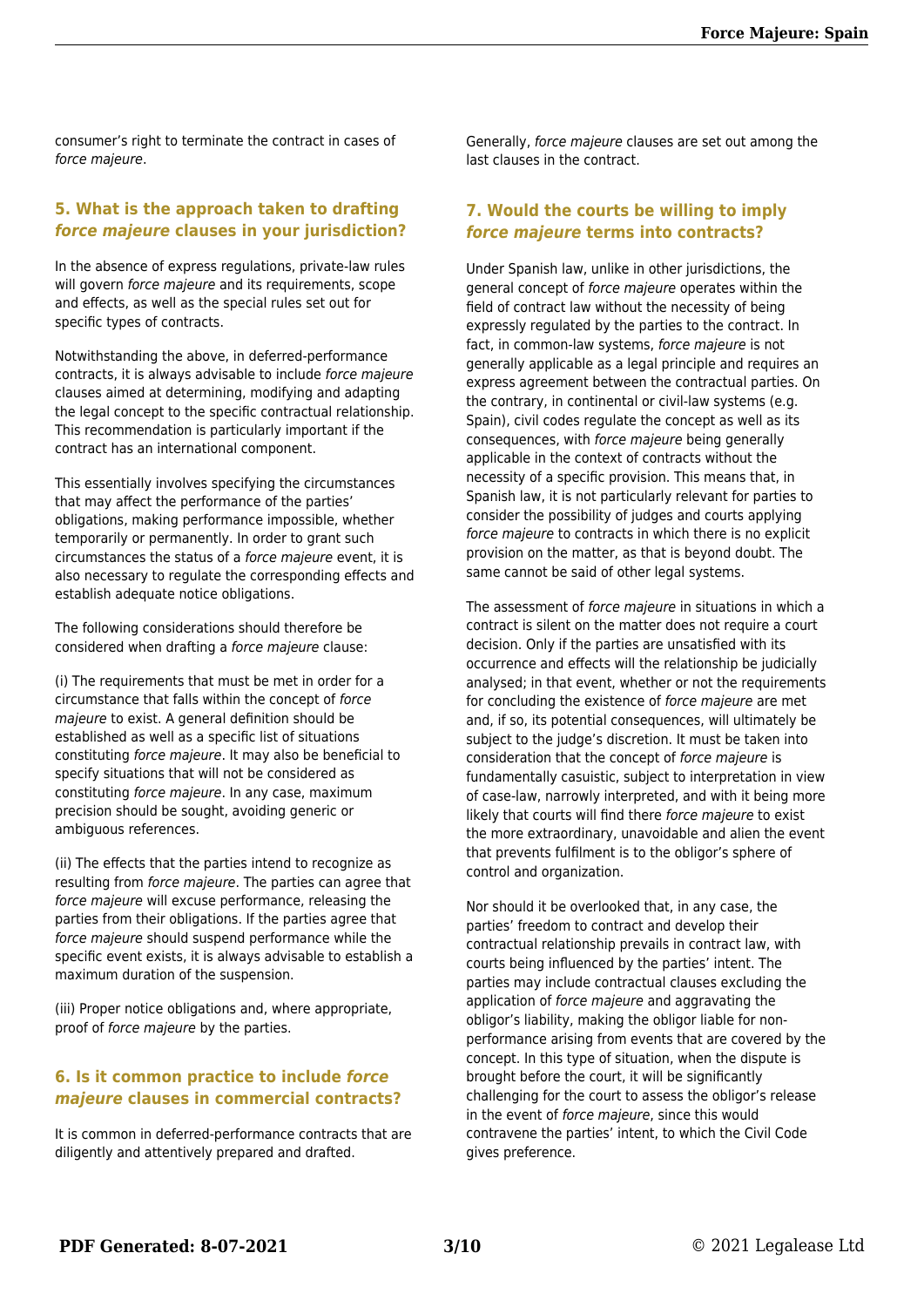#### **8. How do courts approach the exercise of interpretation in relation to** *force majeure* **clauses?**

As indicated, the legal framework of force majeure will be supplementary and complementary to what the parties explicitly agreed contractually. This means that, when assessing and evaluating each situation, the starting point for determining the potential consequences of the situation are the specific contractual provisions agreed by the parties.

It is common practice to include contractual provisions designed to allocate risk between the parties and assign liability in cases of force majeure. These provisions primarily modify (or completely exclude) the consequences of force majeure, thereby exacerbating the obligor's liability in cases of non-performance. Such clauses are generally considered fully valid given the primacy of the parties' intent, with no other limitations other than those generally imposed by the criteria of incorporation and content of contractual clauses. There are, however, some exceptions. For example, in consumer and user contracts, the Law on Consumer Protection establishes that the general release of the offering party from liability (including upon the occurrence of force majeure events) is an unfair term and, consequently, null.

Notwithstanding the above, when drafting force majeure provisions, it must be taken into consideration that courts often interpret them (a) in accordance with the parties' intent and (b) objectively and comprehensively, i.e. in view of standard business practices and good faith. Therefore, when assessing and evaluating the application of these contractual provisions, the analysis will be based on the parties' intent when they were drafting the contract as well as what would have been agreed by ordinary parties in the same business sector under similar circumstances. Courts will also consider, under the general principle of good faith, the actions of the party invoking force majeure to attempt to comply with its obligations and mitigate potential damages.

#### **9. Are there any legislative or statutory controls on the use of** *force majeure* **clauses?**

There are no specific controls, beyond the general rules restricting the principle of freedom to contract, such as those established in the field of consumer protection.

#### **10. Must an event have been**

#### **unforeseeable at the time of the contract to permit a party to rely on it as** *force majeure***?**

As indicated, the concept of force majeure is established in article 1105 of the Spanish Civil Code, which states that "no one shall be responsible for events that could not have been foreseen, or that, if they were foreseen, were unavoidable". Although the wording appears to suggest that unforeseeability and unavoidability are two sufficient conditions for the exemption of liability in cases of force majeure, both legal scholars and case-law have instead interpreted these as necessary conditions that must both be met. In other words, the event must be unforeseeable and unavoidable, although there exists consensus that the predominant, determinative element of force majeure is unavoidability. As such, some foreseeability is permitted, thus referring to events that, if foreseen, were nevertheless unavoidable.

These two features, unforeseeability and unavoidability, which must be present in a case of force majeure, are not objective and inherent circumstances of an event that can be determined in the same manner in all cases and will instead depend on the specific circumstances of the event and will be measured according to the nature of the obligation and the level of diligence owed by the obligor. This implies that the same event may be considered a case of force majeure for one obligor and not for another, given that the latter, due to its particular circumstances, must exercise a higher level of diligence in terms of foreseeing or avoiding harmful events.

#### **11. What types of events are generally recognized by courts of your jurisdiction as being** *force majeure***?**

An array of cases have been submitted to Spanish courts alleging that a specific event constitutes force majeure. As indicated, a court's analysis will always take into consideration the circumstances of each case; what is found to constitute force majeure in one context may not be so in another. The following are examples of some the most common cases that have been held by caselaw as being force majeure events:

(i) Natural events or disasters. These include, for example, earthquakes, floods, overflows, forceful winds and heavy rainstorms, frost, lightning and tidal waves. Although these are typically considered events of force majeure, as addressed in the following section, not all such events will be considered force majeure; this will primarily be the case if it is not corroborated that, in view of the corresponding circumstances, the event was unforeseeable or unavoidable, and not merely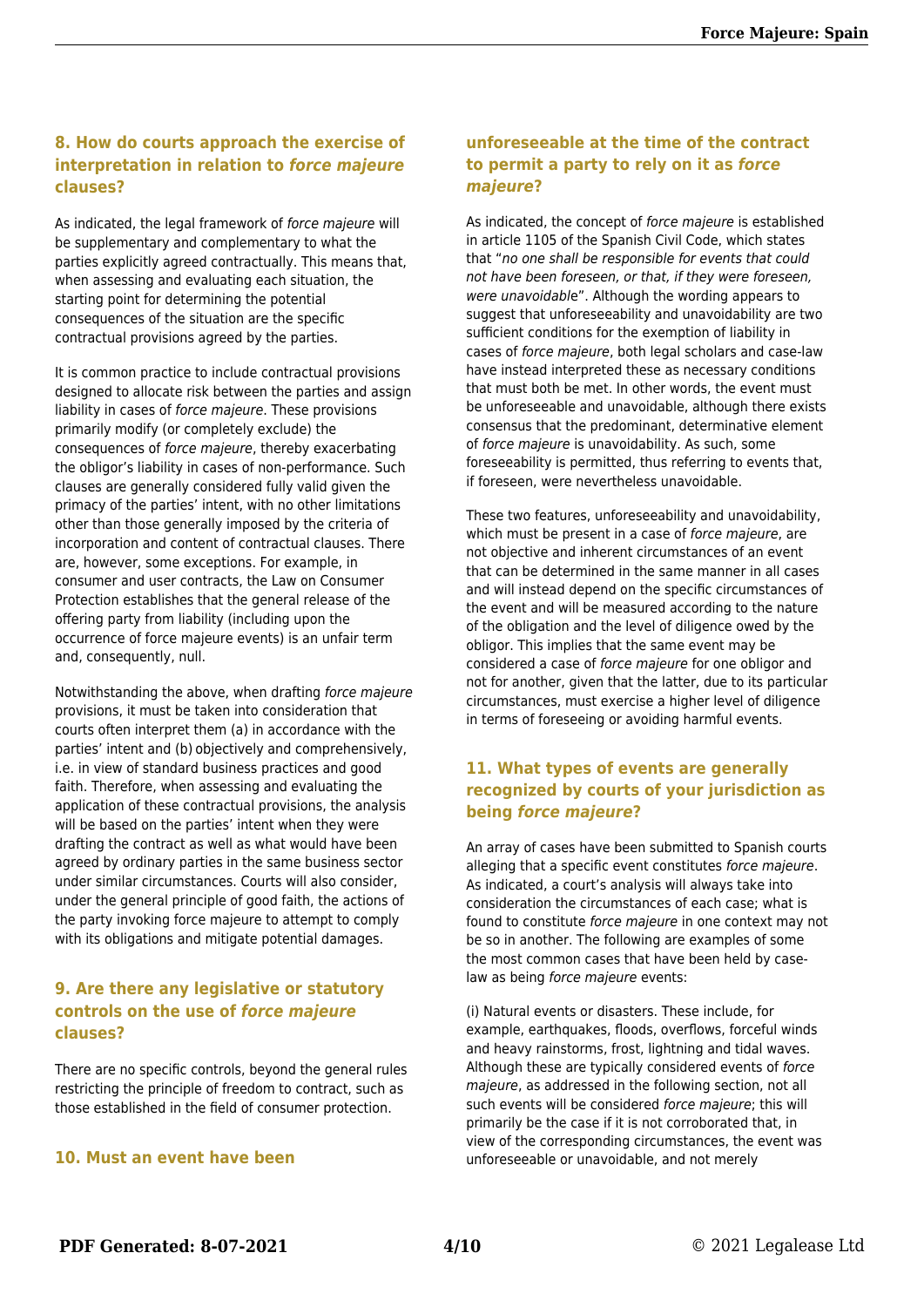unprofitable or making performance more difficult.

(ii) Fires. Fires are considered to be force majeure events if, during the course of the event, a third party outside the obligor's control intervened.

(iii) Administrative acts or decisions of public authorities (factum principis). These include, for example, prohibitions, expropriations, rejection of authorizations or legislative changes that make a diligent obligor's performance of the contract impossible.

(iv) Third-party acts. These are cases in which acts of third parties are the cause of performance being deemed impossible and, as result, affected the party. The most typical example is theft, which will be considered force majeure upon the affected party demonstrating that it pursued all actions to avoid the event. Another common event is armed robbery. Strikes by workers (a Constitutional right), which are also analysed in this section, will be deemed force majeure when they are neither attributable to the employer nor foreseeable or avoidable. As such, general strikes or those affecting an entire sector of activity have been held to constitute force majeure.

(v) Overcoming the obligor's subsequent incapacity when the positive contractual obligations are personal and non-transferable (denominated intuitu personae obligations). These involve cases of death, permanent physical or mental incapacity and any other type of incapacity of the obligor not attributable to the same, that frustrates the obligor's personal performance.

#### **12. What types of events have been dismissed by courts of your jurisdiction as not being** *force majeure***?**

The fundamentally case-based nature of the concept of force majeure under Spanish law is evident from the fact that many of the cases analysed above have not been considered as constituting force majeure as a result of a wide array of specific circumstances:

(i) Natural events or causes are not always unforeseeable or unavoidable for the obligor; many are in fact statistically measurable and therefore foreseeable, which will normally imply that the obligor cannot assert the unforeseeable nature of the event in continuing-performance contracts. Nor can bad weather be considered force majeure in specific geographical areas where the contract is to be performed if bad weather is common. Force majeure will also not be considered to exist if the obligor is a professional who is accustomed to working in adverse weather conditions.

(ii) Fires that start in the goods or facilities under the internal control of the defaulting party have not been considered to be force majeure.

(iii) Administrative acts and other decisions of public authorities that frustrate performance of the contract are not considered force majeure if the party claiming force majeure acts negligently or fails to avoid the effects of the event. This is the case, for example, of a obligor who requests an administrative authorization without fulfilling the requirements or who has not used all administrative and judicial channels to avoid the harmful effects of the act or resolution issued.

(iv) Failures by third parties that result in damage to a party are not always considered force majeure events. In the case of the theft of the object of the contract, the obligor must have taken all reasonable measures to avoid the consequences of the event in order to be entitled to invoke force majeure to be excused from the corresponding contractual obligations. On the other hand, it is highly common for the non-performing party to assert that it is not be liable for the acts of third parties under its internal control. In most situations, however, there is no evidence of force majeure. This is the case, for example, of acts committed by the obligor's auxiliaries, employees or persons in the obligor's custody, strikes by workers for reasons attributable to the obligor's company or the failure of the obligor's suppliers to comply with their obligations.

#### **13. Have courts recognized the COVID-19 pandemic as** *force majeure* **in your jurisdiction?**

In principle, the supervening nature of an unavoidable or unforeseeable event such as the current health crisis caused by COVID-19 does not excuse the parties from their corresponding contractual obligations. It is also necessary that compliance be impossible for the obligor, whether a physical or legal impossibility; objective; absolute; lasting; and not attributable to the debtor.

Specifically, with regard to payment obligations, it is considered that they cannot be covered by the impossibility framework linked to force majeure given that delivery of money is never impossible.

In fact, the impact of the health crisis on contracts is better suited to the application of the doctrine of rebus sic stantibus. This allows, in the case of long-term contracts or continuing performance contracts, the review of the contractual conditions when, due to extraordinary and radically unforeseeable circumstances (e.g. the health crisis) that were not taken into account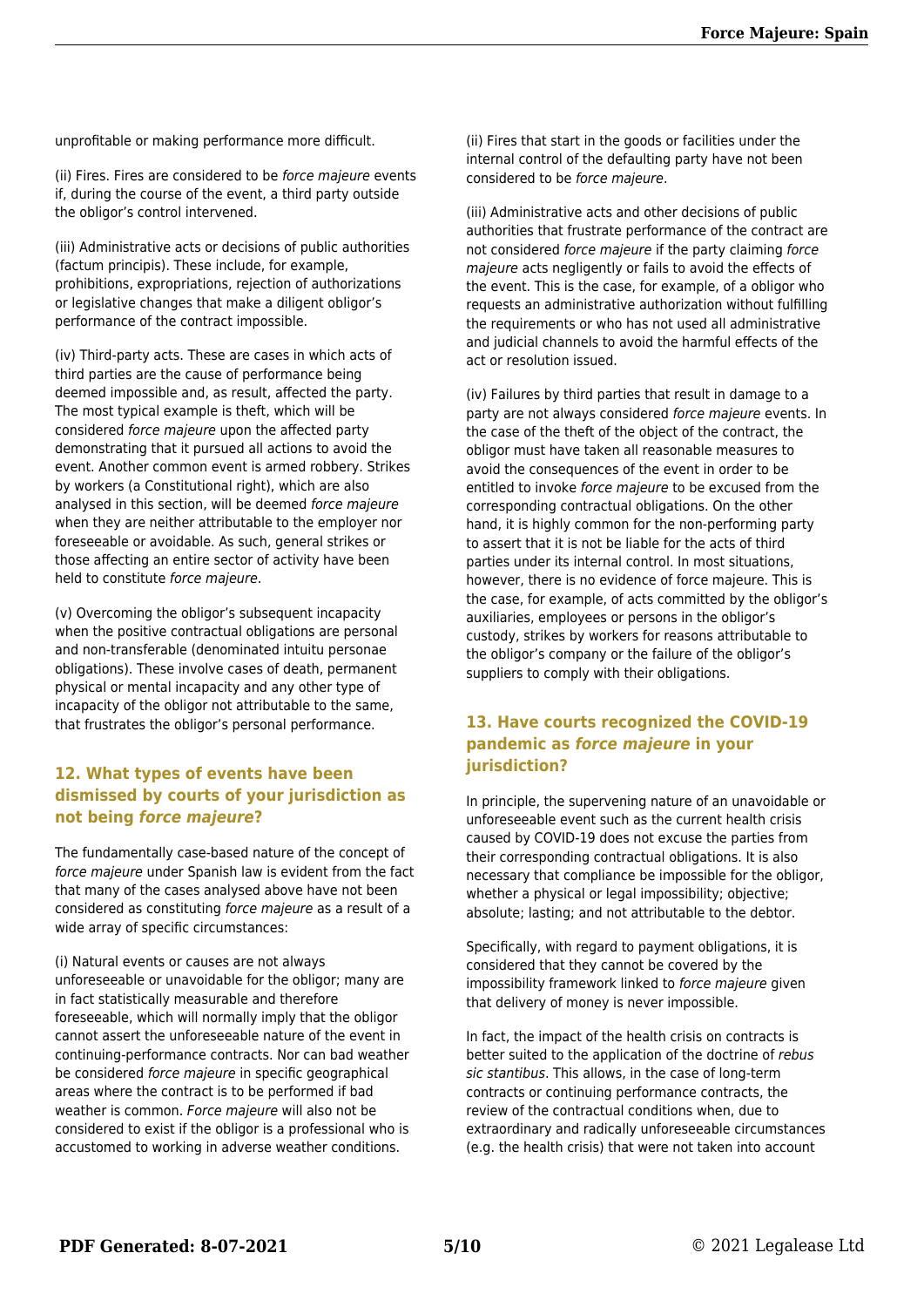by the parties at the time of contracting, there is a disruption of the contract's balance resulting in hardship to a party. Only in cases in which modification of the conditions is impossible may the contract be terminated.

#### **14. Would a governmental decision or announcement that an event is a** *force majeure* **influence courts of your jurisdiction (e.g.** *force majeure* **certificates provided by the Chinese Government to Chinese companies during the covid19 pandemic)?**

Not necessarily. According to the concept of force majeure (fundamentally case-based) in the Spanish legal system, the same situation does not automatically constitute force majeure in all cases.

As such, a governmental decision may be considered a force majeure event in one context but not in another, depending on the specific circumstances of the case and, in particular, on how that event affects performance of the contract. The courts' analysis of the existence of the requirements for finding force majeure will be determinative, which may be influenced by statements by public authorities on the subject (recall the factum principis) but not necessarily conclusive for the assessment. Were it to be otherwise, judicial decisions would be subject to those of the executive branch, in contravention to the Constitutional principle of the separation of powers. This is ostensibly the reason why, in Spain, the public authorities have chosen to not expressly assert the existence of force majeure events when preparing specific measures to combat the harmful effects of the Covid-19 health crisis.

In conclusion, in light of the underlying principles of the Spanish legal system, it is unlikely that the Government would declare, through a rule of general application, the fulfilment of the necessary requirements to assess the existence of a force majeure event exempting a particular obligation from mandatory performance. Notwithstanding the above, as will addressed in our answer to question 27, the Government has approved an array of measures without expressly relying on the concept of force majeure to facilitate greater flexibility in connection with compliance of contractual obligations in the wake of the negative impact of the COVID-19 health crisis.

#### **15. Does** *force majeure* **allow a party to suspend its obligations? If yes, for how**

#### **long?**

It must be assumed that the various effects that force majeure can have and their magnitude will depend on the specific circumstances of the case, i.e. the nature of the obligations undertaken, what is established in the contract, and the impact that force majeure has on the contract as well as on the fulfilment of the obligations. Moreover, these effects are not imperative; they will not apply if the parties have agreed —or a law has established— otherwise.

As a general rule, the obligor may be released from its obligations or entitled to suspend performance when force majeure makes it permanently or temporarily impossible to fulfil its obligations. Spanish case-law has established that the event must imply a physical, legal, objective and absolute impossibility not attributable to the obligor and that the impossibility cannot consist merely of an increase in the cost of the service. It is also necessary that the obligor exercised the utmost diligence in attempting to comply with the contractual obligations by all means available to the obligor, and that those means became unusable or ineffective.

In particular, the remedy of suspending performance will be allowed when the impossibility caused by force majeure is not permanent but merely temporary, the time for performance has not been agreed as essential in the contract and, in general, the person to whom the obligation is owed ("obligee") can be made whole by the late performance of the obligation. The suspension will remain in force for the duration of the impossibility of performance due to force majeure. When the impossibility ceases, non-performance is no longer justified and the obligor must make every effort to comply with its obligations.

In any case, as indicated, the effects of force majeure will depend on, among other variables, the nature of the contractual obligations. For example, in relation to an obligation to give an object, performance cannot become impossible when the object is generic. Force majeure is therefore not intended to have extinctive or suspensive effects in connection with monetary obligations. As for obligations that involve performing an action, performance is impossible in cases of the obligor's death, permanent physical or mental incapacity or any impediment of any nature not attributable to the obligor, in cases where the obligation is personal and performance by the contracting party is essential.

#### **16. Does** *force majeure* **allow a party to totally or partially avoid liability for failure**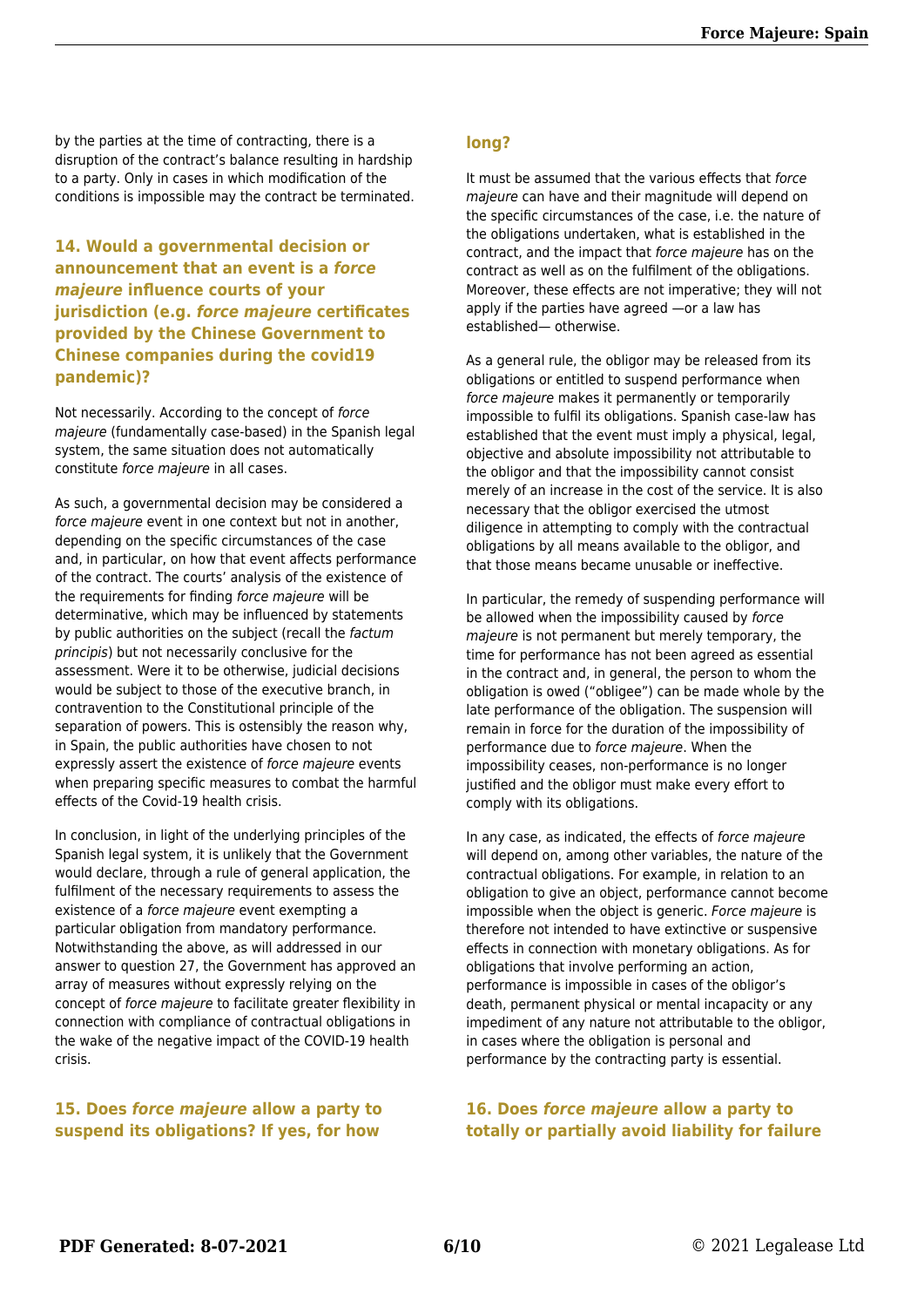#### **or delay in performing its obligations?**

The general rule is that, when a force majeure event occurs, the obligor is excused from liability for damages caused due to the failure to perform the obligation or the delay in performance. Nor will the obligor be liable for any contractually agreed penalty or surcharges.

This rule, as previously indicated, is neither imperative nor absolute, but rather subsidiary to what is contractually agreed or established in any legal rule establishing otherwise.

As such, on the one hand, the parties, by virtue of the principle of freedom of contract, may include contractual terms to excuse or limit the obligor's exemption from liability in the event of non-performance resulting from force majeure. There are also situations set out in law in which the obligor is liable for damages caused as a result of a failure to perform an obligation even in cases of force majeure. These cases usually have in common situations in which that the obligor has placed itself in an unlawful position prior to the occurrence of the event making performance of the obligation impossible; it is precisely that unlawfulness that justifies the assumption of liability. These cases include, for instance, a possessor in bad faith who intentionally delays delivery of the object (art. 457 of the Spanish Civil Code); an obligor in a situation of default or who has committed to deliver the same thing to multiple persons (art. 1096.3 of the Spanish Civil Code); a person whose obligation to deliver a determined object was caused by a crime (art. 1185 of the Spanish Civil Code); a bailee who at the end of the stipulated period does not return the thing or who instead uses it for a purpose other than that agreed (art. 1744 of the Spanish Civil Code); and a person who accepts an undue payment in bad faith (art. 1896.2 of the Spanish Civil Code).

#### **17. Does** *force majeure* **give a party the potential right to terminate the contract?**

For contracts with reciprocal obligations, force majeure entitles the obligee to terminate the contract, provided that the breach is serious or material or when, not necessarily objectively serious or material, force majeure has been contractually agreed as a specific cause for termination. This remedy is asserted in cases in which the unexpected impossibility of performance caused by force majeure is final and irreparable and has, in any case, frustrated the contract's purpose and utility.

The principle of good faith requires that a obligee who has fulfilled its obligation, or is willing to fulfil its obligations, cannot be forced to remain bound to a

contract indefinitely until the obligor's performance can be corroborated. Therefore, as a rule, and unless otherwise contractually agreed, the termination of the contract does not imply any liability for the obligor that may result from non-performance.

Where the contract is silent, it is advisable that the obligee who decides to terminate the contract justifies and proves that the obligor's non-performance actually frustrates the contractual purpose and that there are no other ways to "save" the contract from unviability, with the risk that, in a potential judicial dispute, the judge or court may consider that the right to termination was exercised abusively or contrary to the requirements of good faith.

#### **18. On whom would the burden of proof lie when attempting to rely on** *force majeure***?**

The burden of proof lies within the party alleging force majeure. Article 1183 of the Spanish Civil Code states that "whenever the object has been lost in the possession of the obligor, it will be presumed that the loss occurred through the obligor's fault and not through an act of God, unless there is proof to the contrary". However, if the obligor was in default when the force majeure occurred, the force majeure will not discharge the obligor of its obligation.

#### **19. What would a party seeking to rely on** *force majeure* **be required to show?**

The party alleging force majeure must prove the existence of its requirements or assumptions. As a general rule, this includes the requirements and assumptions set out in law and, if the contract established any additional or special requirement, those established contractually.

It must be taken into consideration that the contract may establish an obligation to notify the counterparty within a certain period, in which case the party asserting force majeure must comply with that obligation. However, even if the parties have not established any provision on providing notice, it is always advisable to notify the counterparty of the occurrence of force majeure. Moreover, the principle of good faith, which governs all contractual relationships, requires that notification occur before the corresponding obligee reports a potential breach.

#### **20. To what extent is a party required to**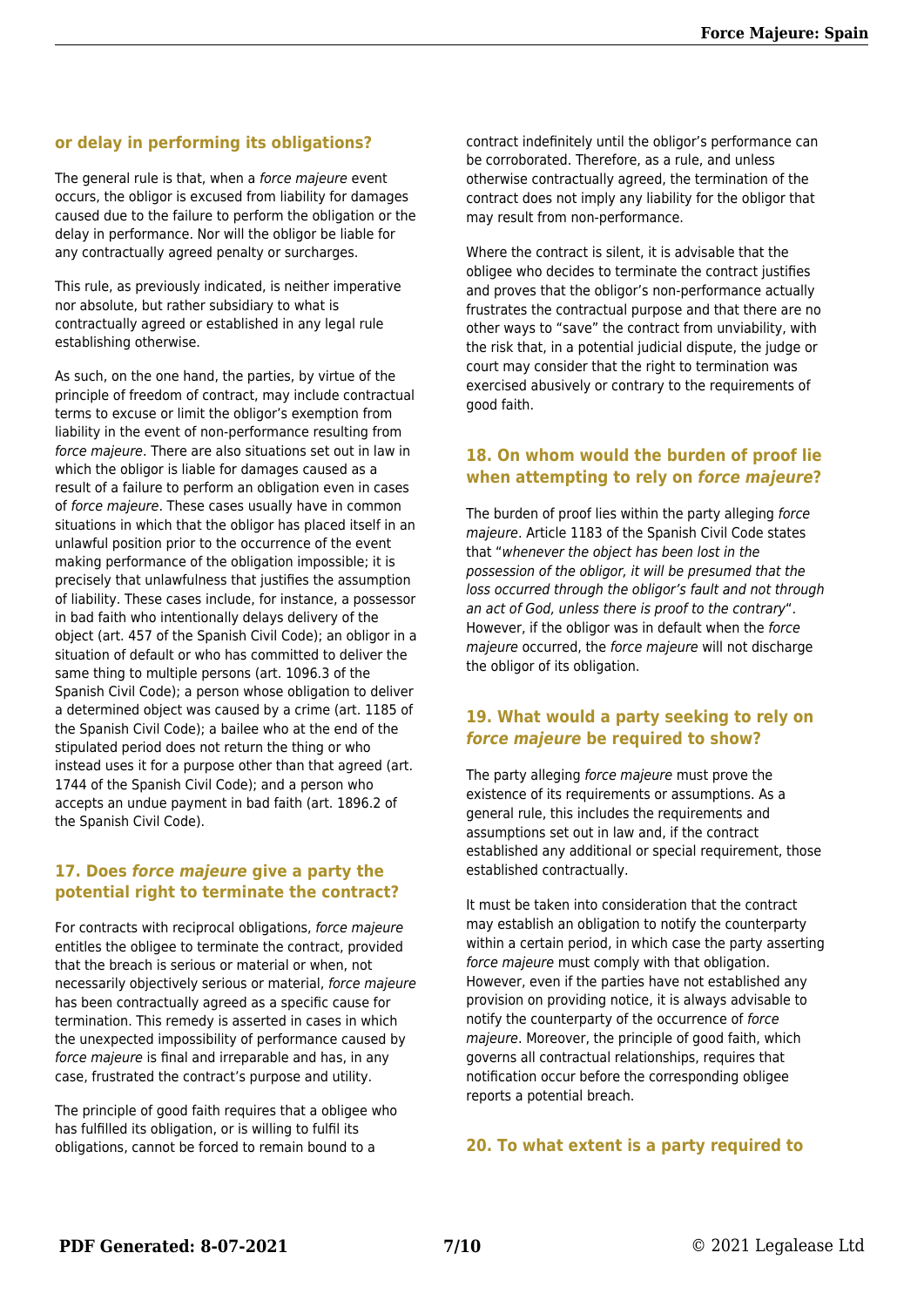#### **mitigate its position/losses before seeking to rely on** *force majeure***?**

In the field of Spanish tort law, the duty to mitigate damages is formulated as a limit on the general rule of full compensation. The principle is based on case-law and establishes that the obligor or tortfeasor will not be liable for the damage that the obligee or the injured party could have avoided or mitigated by adopting measures that are reasonable or required by the principle of good faith governing all legal relationships.

To the extent that force majeure excuses performance and, thus, the obligation to indemnify damages linked to a potential breach, it is difficult to establish a relationship between the duty to mitigate the damage and the force majeure event.

#### **21. Are there any applicable notice requirements which an affected party would be required to comply with before invoking** *force majeure***?**

Spanish law does not establish any notification obligation. Nevertheless, the party asserting force majeure must give notice, on the basis of the principle of good faith, and it is advisable that this be done before the counterparty gives notice of its non-performance.

It is precisely for this reason that, if the contract includes a force majeure clause, it is advisable to expressly require the party seeking exemption to comply with notification provisions.

#### **22. What is the consequence of failing to comply with such notice requirements?**

This could be interpreted as a failure to act in good faith. It seems reasonable to require the party seeking the recognition of force majeure with liberating effects to act in accordance with the rules of contractual good faith. Therefore, where possible, the force majeure situation must be notified as soon as possible.

Furthermore, in terms of civil liability, the principle of mitigation of damages applies. If it is proven in civil proceedings that the lack of notification caused greater damage to the creditor, force majeure may not have a liberating effect in connection with the corresponding damages.

#### **23. What would be the impact of** *force*

#### *majeure* **on any prepayments made under contractual arrangements?**

According to article 1126 of the Civil Code, the advance payment is unrepeatable. An obligor who ignores the existence of the time limit can claim the fruits or interests of the object; however this does not preclude the payment's liberating effect.

This generally implies that force majeure consequences applicable after payment, whether or not made in advance, should have no effect. However, as addressed below, there exist some exceptions to this principle in connection with consumers and users.

#### **24. What contractual remedies are available to affected parties, other than** *force majeure***?**

In the case of long-term contracts or contracts with deferred performance, when an extraordinary circumstance occurs that was not foreseen by the parties at the time of entering into the contract and that, without frustrating compliance, makes it extremely burdensome, the parties may resort to the doctrinal and case-law interpretation of the rebus sic stantibus doctrine. According to this doctrine, a contracting party may request contractual modification in order to reestablish the balance of the contract and, subsidiarily, when rebalancing is not possible, the contract's termination.

In the current health crisis, rebus sic stantibus has been applied to review the conditions of long-term contracts when the existence of its requirements has been proven. These conditions require a supervening and unforeseeable alteration of the circumstances, considered at the contracting time, that does not form part of the legal or contractual risks contractually undertaken by the affected party. Also, it must imply a disruption of the contract's balance that causes the contractual purpose to be unachievable.

#### **25. What effect does** *force majeure* **have on consumer contracts? When can a producer or retailer effectively rely on this concept?**

There are two specific provisions under Spanish law on consumers regulating the effects of force majeure:

(i) Article 75 of the GLPCU establishes that the impossibility of returning the goods that are the object of the contract by the consumer or user does not prevent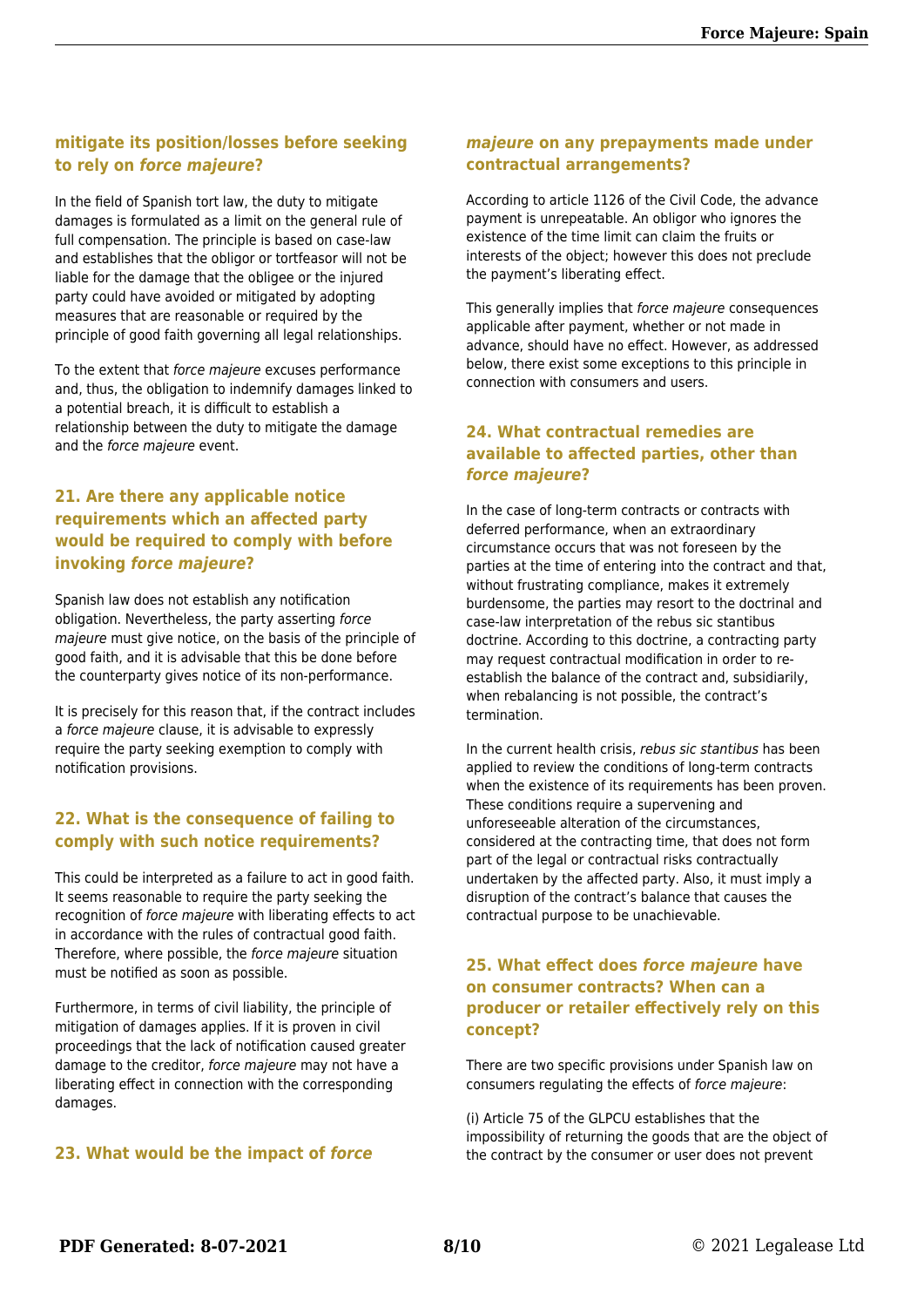the consumer or user from exercising its right to terminate the contract. Only if the impossibility of returning the good is attributable to the consumer or user —and therefore falls outside the scope of force majeure—will the consumer or user be responsible for the market value or, where appropriate, the purchase price of the underlying good.

(ii) Article 160 of the GLPCU governs the early cancellation of a travel contract and establishes that, when there are unavoidable and extraordinary circumstances in the place of the destination or its immediate vicinity that may significantly affect the enjoyment of the package or the transport of passengers to the destination, the potential traveller has the right to terminate the contract without any penalty and will be entitled to a full refund of any payment made.

These two rules govern force majeure events as a cause for excusing performance by the consumer or user. The professional, in turn, is subject to the general provisions of private law, although the specific framework governing the field must also be taken into consideration, such as the nullity of the waiver of rights by the consumer or user or the specific regulation of unfair terms. It is precisely this regulation that could lead to the nullity of the contractual provision establishing the release from liability of the producer or seller in the event of force majeure, without establishing the same release for the consumer or user.

#### **26. What type of insurance policy could cover** *force majeure* **events in your jurisdiction?**

Under Spanish insurance law, as a general rule, claims based on force majeure are expressly excluded from coverage precisely due to the nature of force majeure as events that are either not foreseeable or avoidable by known measures.

Notwithstanding the above, coverage does exist for specific extraordinary risks; that coverage is provided by the Insurance Compensation Consortium, a public business entity under the authority of the Ministry of Economy. Coverage requires that specific insurance policies were previously taken out as well as the payment of the insurance premium, which includes a surcharge in favour of the Consortium. The areas included under the coverage for extraordinary risks are in: (i) insurance against damage: fires and natural disasters, land-based vehicles, railway vehicles, other damage to property, various pecuniary losses and combinations of the same; and (ii) insurance of persons, including both life and accident insurance.

The covered events are natural phenomena such as extraordinary floods, earthquakes, tidal waves, volcanic eruptions, atypical cyclonic storms and fallen iron and steel bodies and airplanes; damage caused violently as a consequence of terrorism, rebellion, sedition, mutiny and popular tumult; and those derived from events or actions of the security forces or organs in times of peace.

**27. Are there any plans for reform in your jurisdiction, in terms of enacting new legislation or amending existing legislation (both for the short-term and long-term), to assist parties with** *force majeure***, given the recent COVID-19 pandemic?**

As indicated, the extraordinary nature of the COVID-19 health crisis and the specific measures taken to address the pandemic have justified, in specific situations, the fulfilment of the conditions or requirements that result in the existence of force majeure. In those situations, it is possible to justify the suspension of the obligor's obligations, or even the exemption from liability in the event of non-performance of its obligations, although always taking into account the specific circumstances of each case.

In particular, in recent months, a number of extraordinary regulations have been incorporated into our legal system that, while not easing the traditional requirements for assessing the existence of force majeure, are based on the exceptional nature of the current circumstances and consequently affect their assessment.

Apart from regional and local regulations enacted in direct response to the COVID-19 health crisis, the following legislative innovations at the national level are notable: (i) Royal Decree-Law 25/2020 of 3 July on urgent measures to support economic recovery and employment ("RDL 25/2020"); (ii) Royal Decree-Law 26/2020 of 7 July on economic recovery measures in face of the impact of COVID-19 in the fields of transport and housing ("RDL 26/2020"); (iii) Royal Decree-Law 35/2020 of 22 December on urgent measures to support the tourism and hotel industries and trade and in relation to tax matters ("RDL 35/2020"); and (iv) Royal Decree-Law 8/2021 of 4 May adopting urgent health, social and jurisdictional measures, to be applied after expiry of the state of alarm ("RDL 8/2021").

With respect to contracts, the primary underlying goal of the adoption of these legislative innovations was to adjust performance of contractual obligations assumed by the parties in order to support the recovery of the various affected business sectors in Spain. Despite the